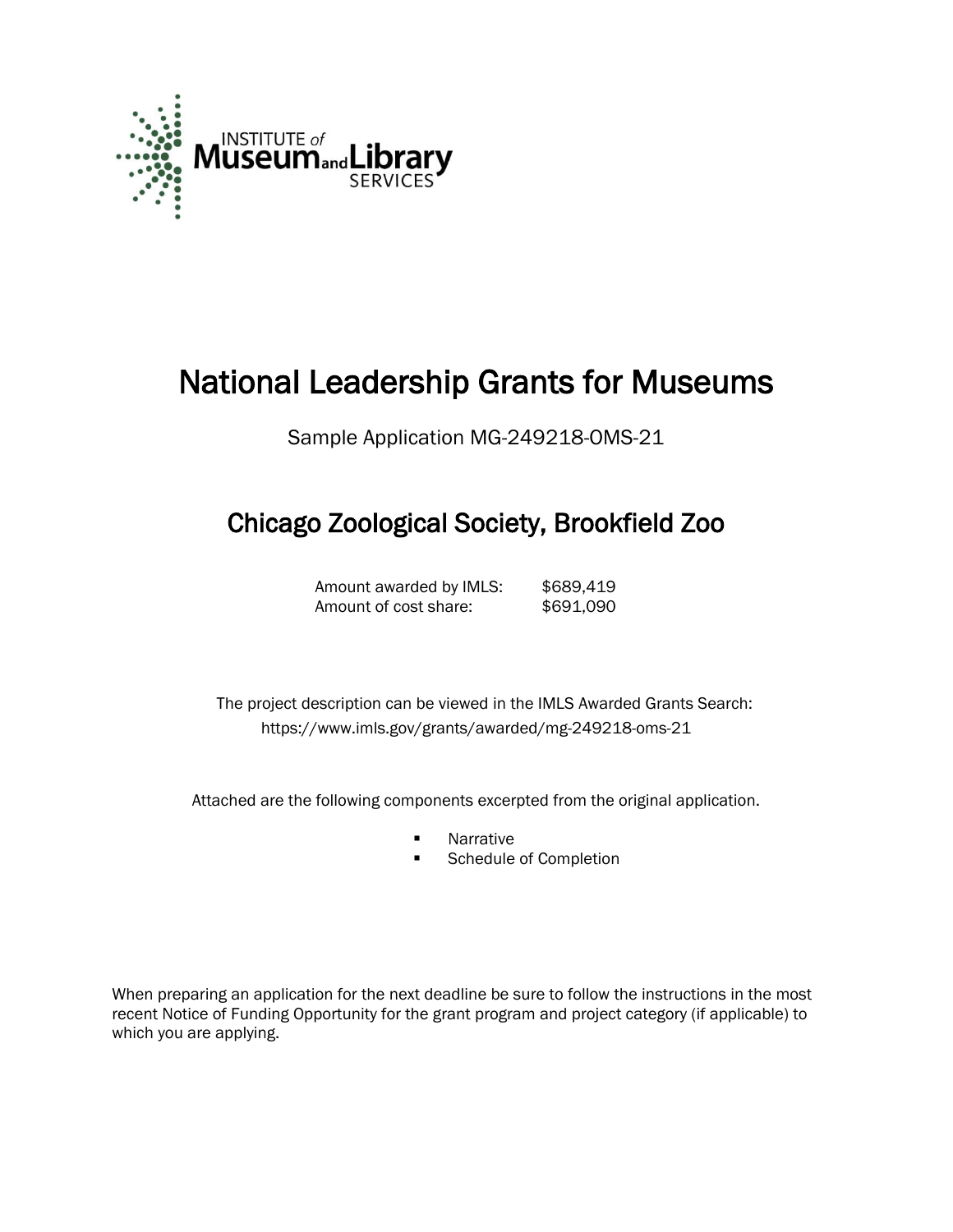#### **Project Narrative**

## **1. PROJECT JUSTIFICATION**

## **1a. Field-Wide Need, problem, or challenge our project will address and how identified**

The zoological community is dedicated to ensuring the animal collections under their stewardship receive the highest professional standards for veterinary care and welfare. Clinical veterinarians engaged in zoo, wildlife, and aquatic animal medicine face continuous challenges in the evaluation of diagnostic images and identification of abnormal lesions in a plethora of species because adequate reference images from healthy animals are not available. When abnormal radiographic lesions are noted, clinical veterinarians often seek consult from a handful of veterinary radiologists with special interest in non-domestic species. Despite their advanced training, however, veterinary radiologists face similar challenges in providing consultation on zoo species due to a lack of available imaging studies for reference.

 The introduction of digital imaging technologies over the past two decades has dramatically advanced veterinary diagnostic medicine. Digital radiography (DR; "x-rays") and advanced cross-sectional imaging (CT and MRI) have become the standards for advanced care. The digital nature of these diagnostic images has enabled more collaboration and reference data sharing than at any point in the history of zoological medicine. For domestic animals, robust reference databases provide contain comparative studies (diagnostic image sets from a single patient at a single point in time) to aid in the evaluation of health and disease states. Domestic animal veterinarians are further supported by numerous veterinary radiologists (board-certified specialists with advanced training in diagnostic imaging), who are highly skilled at image interpretation and widely available for near instantaneous consultation.

 There is no corollary of support for most non-domestic species found in zoos and aquariums despite their rarity, conservation status, and biological value. The recognition of abnormal lesions on diagnostic images heavily depends on established reference images from normal, healthy animals. Correlations across species provide a general foundation, but subtle nuances between species can dramatically alter interpretations of radiographic findings and their relationship to pathological conditions. While detailed studies on normal anatomy and correlated diagnostic images exist for a small number of non-domestic animals, such published references are lacking for most species.

 The Chicago Zoological Society (CZS) proposes creation of this **Zoo and Aquarium Radiology Database (ZARD)** to establish an innovative, collaborative, and centralized database solution to address these needs. Radiographs, CT, and MRI reference images from zoological species will be anonymized, catalogued, and archived in an online database that will allow queries through a web-based user portal. Veterinarians and radiologists from zoos around the globe will be able to filter searches based on a variety of parameters to identify and view comparison diagnostic imaging studies that will aid their medical care.

 Our proposed project will bring together six large zoological organizations – CZS, San Diego Zoo Global (SDZG), the Wildlife Conservation Society (WCS), the Saint Louis Zoo, Disney's Animal Kingdom, and the Columbus Zoo and Aquarium – that collectively manage twelve zoological parks and aquariums, as well as numerous *in situ* conservation and field veterinary programs. Together these organizations are home to over 45,000 animals representing thousands of species. They are recognized leaders in the zoological community and share a common commitment to providing the highest caliber of care for their animals. Additionally, radiologist support will be coordinated with the American College of Veterinary Radiology's Zoo, Exotic, Wildlife Diagnostic Imaging Society (ACVR ZEWDIS). Multiple veterinary radiologists who are dedicated to advancing the field of radiology for zoological species will be included in the execution of this project. All organizational and individual partners are firmly committed to the success of this project (*Supporting Docs 4-6 – Letters of commitment from partner organizations, ACVR, and veterinary radiologists*).

 The Chicago Zoological Society possesses the in-depth knowledge in veterinary radiology necessary to lead this project and has been at the forefront of incorporating advanced diagnostic imaging into zoological medicine for the past decade. We are one of the first zoos to invest in an in-house CT scanner and continue to maintain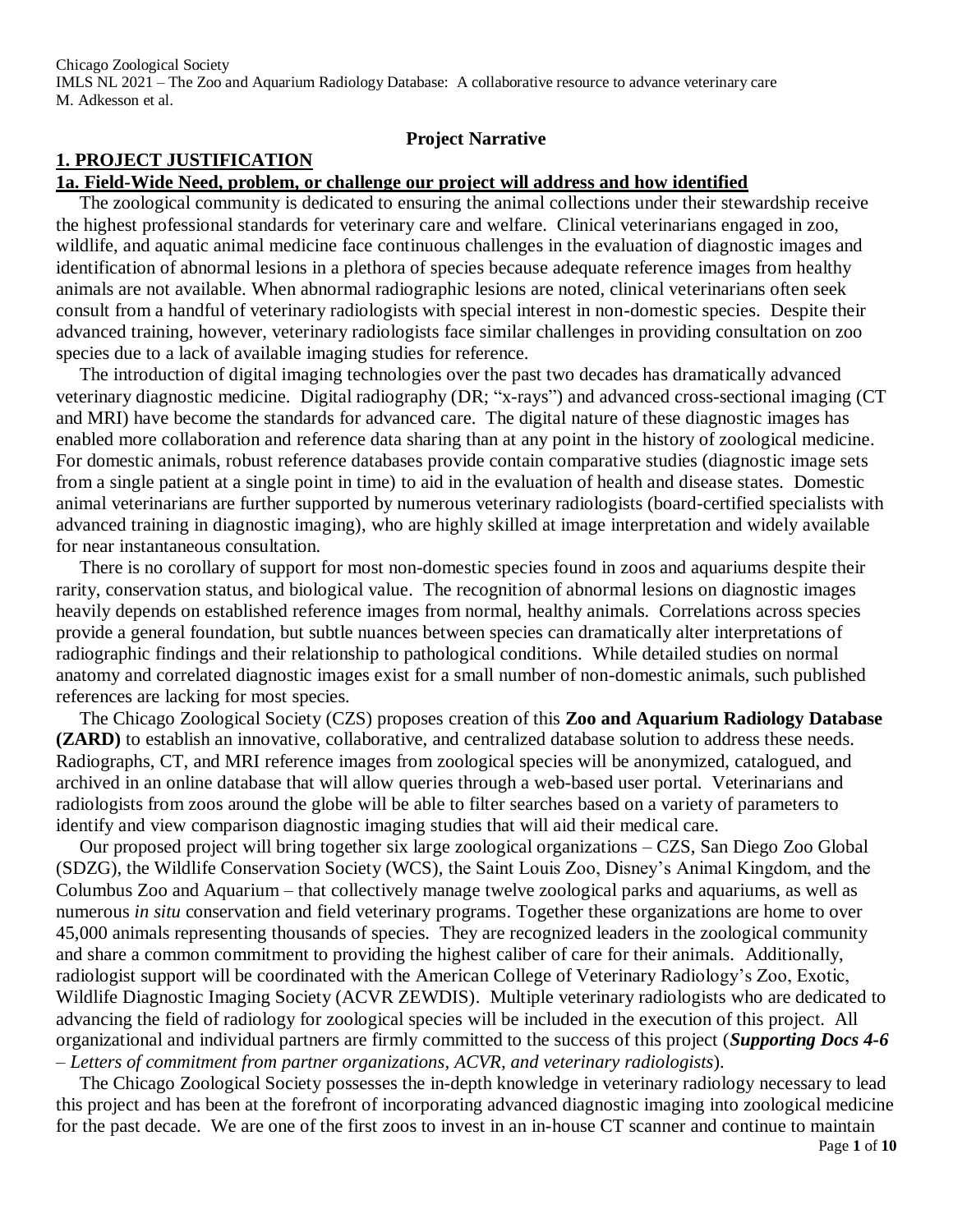the most comprehensive in-house imaging capabilities of any North American zoo. The collaborating organizations on this project are all committed leaders in advancing veterinary care in zoos and aquariums through innovative approaches. They represent four of the first ten zoological institutions globally that have invested in providing on-site CT capabilities. Furthermore, CZS was the first zoo to hire a full-time veterinary radiologist and operates the only radiology consulting service aimed specifically at zoo and aquarium species. *\*\*\* A table of contents is provided as Supporting Doc 1, references are provided as Supporting Doc 2, and a glossary of terms and abbreviations is provided as Supporting Doc 3* \*\*\*

#### **1b. How Will the Museum Field Benefit from Project**

 Many zoos and aquariums have limited reference material available due to smaller collection sizes, limited resources for routine image acquisition, a lack of digital and advanced imaging equipment, and the use of contracted companion animal veterinarians for routine care. However, even large zoos face frequent challenges with adequate reference images for less common species, advanced imaging techniques, and specific pathological conditions. The absence of a cataloged, centralized database further precludes easy access to comparison studies filtered by age, sex, imaged body region, and health state of the patient.

 Veterinary diagnostic images are obtained from multiple modalities including digital radiographs (DR, "xrays"), computed tomography (CT, "CAT scans"), and magnetic resonance (MR, "MRI"). These images are stored in Digital Imaging and Communications in Medicine (DICOM) format, a universally recognized industry standard that enables transfer of images using a standard picture archiving and communication system (PACS) technology. PACS servers enable economical storage, organization, easy transfer, efficient access, and multilocation retrieval of images. The storage format is consistent across human and veterinary medicine, allowing for integration and operability across nearly all medical devices and imaging modalities. Information on the study acquisition parameters and basic patient information (e.g. patient number, name, sex, age) are captured directly within the metadata of the DICOM image and is retrievable through PACS.

 The human medical field has long recognized the value PACS technology offers for centralized databases that enable large-scale sharing of images, teaching, research, meta-analysis of data, and many other opportunities (Johnson et al., 2019a, 2019b; Bustos et al., 2020). Patient data embedded in the DICOM files can be accessed from a PACS server and connected into a centralized database with other medical data to create a powerful resource. For example, the MIMIC Chest X-ray Database (https://mimic-cxr.mit.edu) developed by MIT's Lab for Computational Physiology is a freely available database containing over 370,000 anonymized chest x-ray images from over 60,000 patients. Linkages to other health data adds even further value ((Johnson et al., 2016).

 Restrictions of scale prevent any single zoological organization being able to develop such a comparable database for non-domestic animals, but through a collaborative approach a centralized database is possible and would provide an immense benefit to all zoos and aquariums. By combining the veterinary diagnostic images and resources from the six zoological organizations in this collaborative endeavor, we will create a centralized database comprised of over 65,000 DR and CT/MRI studies (Table 1, provided as *Supporting Doc 7*).

 Data collation and cataloging for this project will result in an immense and immediate benefit for zoos and aquariums through the creation of a web-based resource that is globally accessible to veterinary professionals. The project will eliminate current challenges veterinarians face in finding appropriate reference studies and will provide veterinary radiologists with a powerful tool to aid their consultations with zoos around the world. Imaging studies will be anonymized, but the retention of key fields such as species, age, sex, and health status in the database will allow refined searches that adds value to all users. Data entry standards for PACS metadata is human patient focused in such a way that there is no uniform entry standard within the veterinary field, leading to a loss of some advanced search capabilities. During the anonymization process in this project, information will be standardized and added into the database in way that improves search capabilities similar to well established human radiology databases.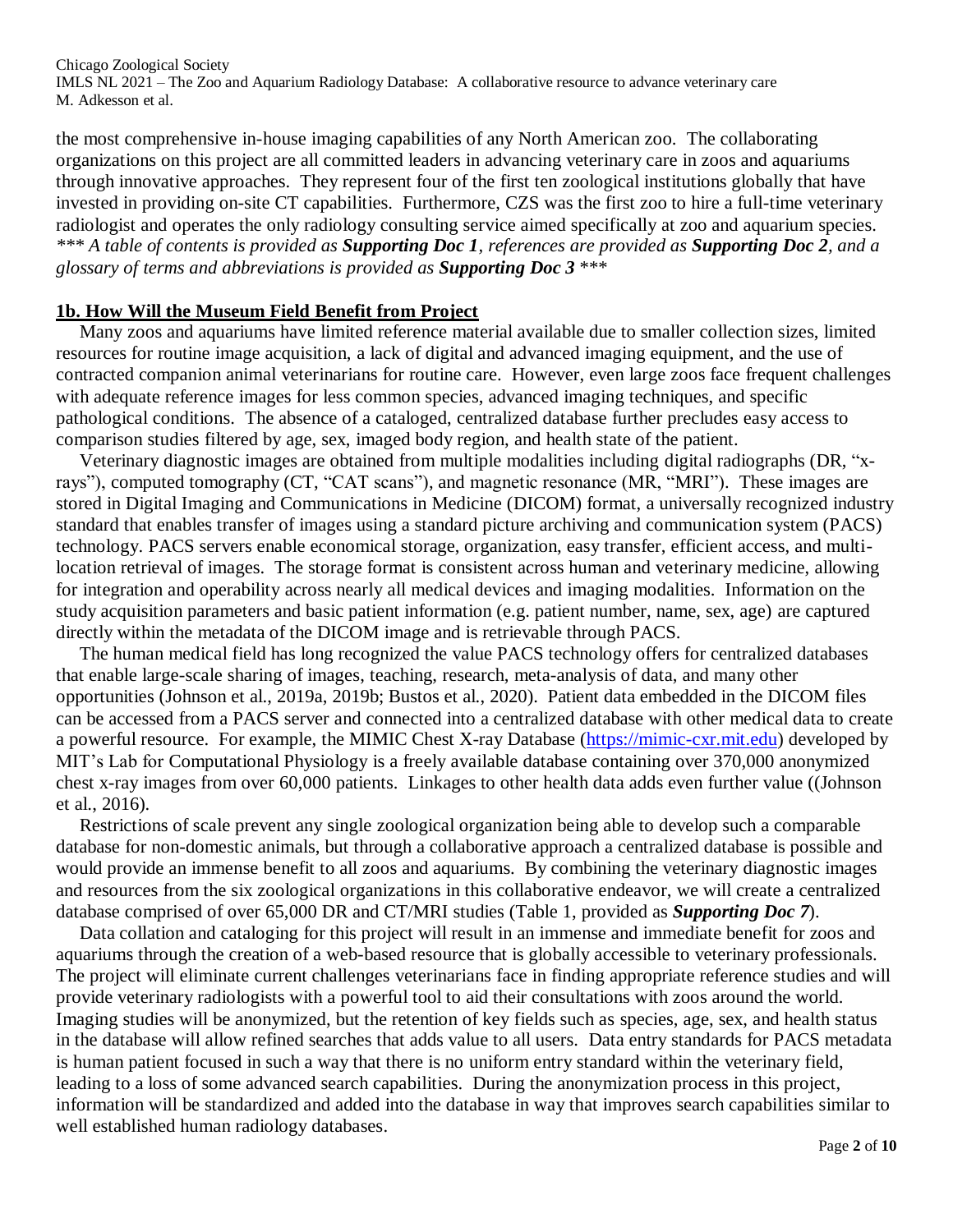Approximately 7,000 additional DR and CT studies are projected to be completed annually by the collaborating institutions on this project; as such, the database will grow by approximately 21,000 studies during this three-year project. By the third year of the project the database will be able to receive studies from other zoos and aquariums through a web-based portal. This growth opportunity will allow for the creation of additional partnerships. Multiple zoos and aquariums have already expressed their desire to use and contribute to this database project and by the third year of the project they can become active partners through the web interface (*Supporting Doc 17 – Letters of support from 30 zoos and aquariums*). Species in which reference studies are sparse will be flagged and actively recruited, creating a "crowd-sourced" approach within the zoological community to increase available reference data. Given the global reach of this project, zoos and aquariums in the United States will also benefit from contributions made by international institutions. Many species that are uncommon and reference deficient (e.g. pangolins, giant pandas) due to limited populations in the United States are more widely represented in international zoological institutions.

 Zoos and aquariums depend on healthy, reproductively sustainable populations of animals in order to deliver on their missions. Stewardship of living animal collections requires optimal health and welfare. The American Association of Zoo Veterinarians (AAZV), European Association of Zoo and Wildlife Veterinarians (EAZWV), American College of Zoological Medicine (ACZM), International Association for Aquatic Animal Medicine (IAAAM), European Association of Zoos and Aquariums (EAZA), and Association of Zoos and Aquariums (AZA) have all endorsed this project and provided letters of support (*Supporting Doc 8*).

 The project will enhance the ability of veterinarians to make accurate diagnoses, determine appropriate therapies, and monitor health changes by providing reference image datasets that aid in the identification of lesions and monitoring of treatment success. Research has demonstrated the importance of diagnostic imaging for improving animal health in many species. Published studies on the diagnosis of air sacculitis in orangutans (Steinmetz et al., 2011) evaluation of sinusitis in koalas (Bercier et al., 2014) assessment of body condition in Blanding's turtles (Newman et al., 2019), and characterization of kidney stone formation in river otters (Niemuth et al., 2014) provide simple glimpses into the importance of diagnostic imaging in zoological medicine. However, even in species where the value of diagnostic imaging for a specific disease is established, the availability of reference images that aid clinicians in comparing normal to abnormal findings is often lacking. This project will lessen the burden on individual zoos for maintaining their own reference image datasets, a particularly strong benefit for smaller organizations and those with limited resources.

 The establishment of this database also creates a foundation for future research projects related to animal health and collection stewardship. The database structure will be valuable for clinical research and metaanalysis using diagnostic imaging findings to evaluate disease etiology, risk factors, lesion appearance, prognosis, and treatment efficacy. The success of over 500 Species Survival Plan (SSP) programs and 115 programs for reintroduction of wildlife into native habitats that are maintained by the Association of Zoos and Aquariums (AZA) depend on accurate assessment of animal health. This project will advance not only the evaluation of individual animals, but will provide significant data to aid in evaluation of health at the population level. Furthermore the web-based accessibility provides opportunities for research investigations that focus on allied core scientific fields of study, such as anatomy and physiology, without the need for necropsy and prosection of post-mortem specimens.

 The database design allows for future expansion and enables incorporation of abnormal images representing radiographic abnormalities and disease states. Inclusion of abnormal studies will improve recognition of radiographic lesions and pathologic states by veterinarians. The previously mentioned MIMIC-CXR database comprised of human images links to other information on demographics, vital signs, laboratory tests, and medications (*Supporting Doc 9 – Example study*). While this is beyond the scope of our proposed project, it illustrates the powerful metaanalysis that is possible with large scale databases that support a diverse range of analytic studies spanning epidemiology, clinical decision-rule improvement, and electronic tool development. The ZARD database will be designed with forethought to application programming interfaces (API) to allow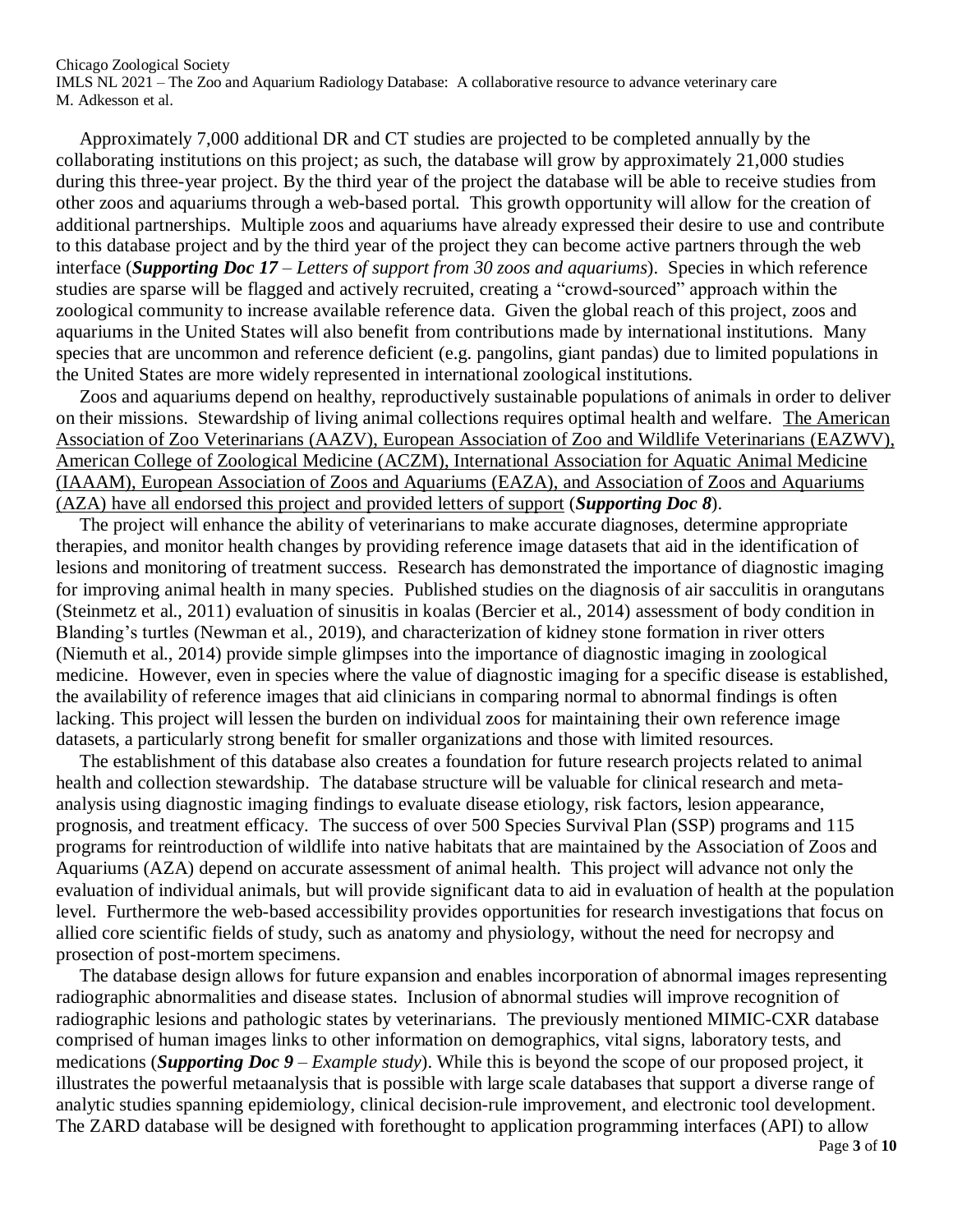future expansion and communication with other software that would allow for epidemiological evaluation of disease prevalence and risk factors within populations, investigations on treatment success, and studies aimed at improving animal health. Additionally, the images provide an enormous teaching and training tool for veterinarians specializing in zoological medicine and veterinary radiology.

#### **1c. How the project will address the goals of National Leadership Grants and Project Category**

This project aligns with several IMLS project categories, as well as IMLS agency-level goals for advancing innovation and increasing public access.

 **Collections Stewardship and Access:** The zoological institutions that comprise the Association of Zoos and Aquariums (AZA) are home to approximately 800,000 animals from 6,000 species. Over 1,000 of these species are classified as threatened or endangered by the International Union for the Conservation of Nature. Maintaining the long-term sustainability of these animal populations through careful stewardship is a primary goal for all zoos and aquariums that requires dedication to animal health and the continued advancement of veterinary care. This project will create an innovative tool to aid veterinary professionals in achieving this goal. The established database will allow for research investigations into animal health and well-being to promote enhancements in animal care and population management. The collaborative methodology and digital access to data will create opportunities across institutions regardless of size, location, and financial resources. Furthermore, the shared resource created from this project establishes a framework for future inquiries and new synergies.

 **Digital Platforms and Applications:** The database platform design in this project will provide an immediate shared access, web-based application. Beyond access and use, however, the platform will encourage active contribution of diagnostic imaging studies by other zoological institutions. By fostering engagement at the user level, we will encourage contribution of additional studies to continue building a thoroughly comprehensive resource over time. As populations of many species decrease in the wild, zoos increasingly also become a permanent archive of specimen information. Capturing reference material from individual animals in an accessible database ensures preservation of their data for future research purposes.

 **Professional Development:** The online nature of the database makes it easily accessible and a powerful learning resource for veterinarians and zoo professionals. Beyond applications within formal higher education training programs (e.g. veterinary students, interns, residents, post-graduates), the resource will leverage digital resources to strengthen the clinical skillsets and diagnostic abilities of practicing veterinarians. The AAZV, EAZWV, and ACZM have all offered support for the proposal, noting the significant educational value of this resource. Furthermore, the database creates potential educational opportunities for other zoo professionals such as animal care specialists, interpretative staff, public relations teams, and executives.

 **Data and Evaluation:** The collation of data through this project will create a shared resource that employs data standards for medical images, consistency in PACS storage structure, and best practices for DICOM metadata entry. The partnership of major zoological institutions in this endeavor will create a framework for other zoos to follow for future standardization within the profession. Analysis of species and modalities represented within the database will identify species where adequate reference data is lacking. This gap analysis will allow for targeted imaging study acquisition to advance the field forward and ensure comprehensive reference material.

 As previously outlined, the project will create a database framework and API tools that allow for retrospective and prospective research projects investigating health and disease within animal collections, as well as longitudinal analysis to measure changes over time. The database structure will be designed to allow future interface with Species360 Zoological Information Management System (ZIMS), the largest zoological medical records database used by 1,100 zoological institutions in 96 countries, to support future quantitative epidemiological studies (*Supporting Doc 10 – Species360 letter of support*). These studies will have the ability to incorporate complete medical data for each animal patient retrieved from an individual animal's medical record. This "big data" approach using linked data will provide an extremely powerful meta-analytical tool.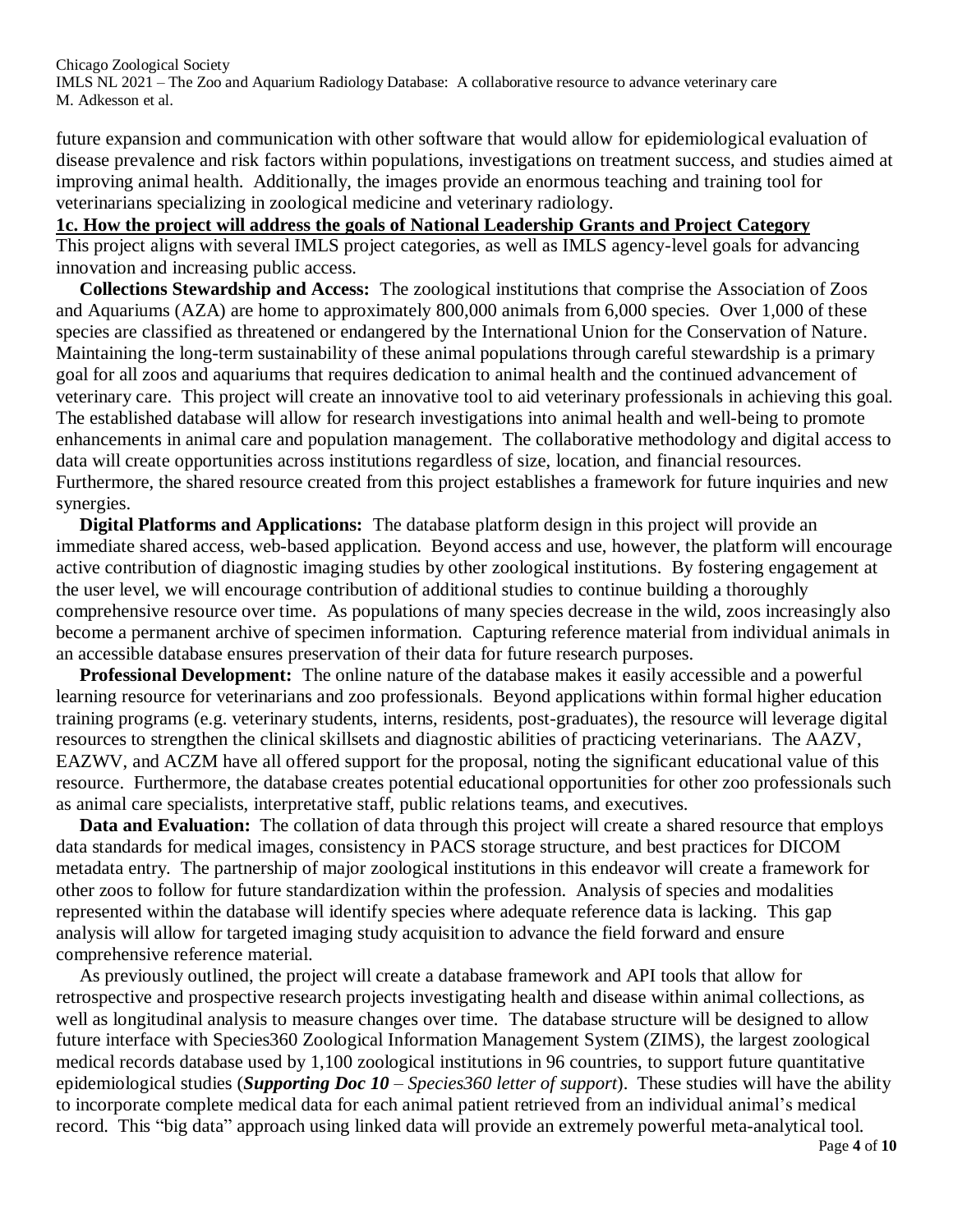## **2. PROJECT WORK PLAN**

#### **2a. Project Activities and Evaluation**

We propose to bring this project to fruition through eight activity phases (correlated to the Schedule of Completion). The Chicago Zoological Society (CZS) will oversee the work plan and execution for this project, in collaboration with a "Steering Committee". A "Leadership Team" within the steering committee will be comprised of Dr. Mike Adkesson (CZS, VP Clinical Medicine), Dr. Matt Kinney (SDZG, Senior Veterinarian), Dr. Eric Hostnik (The Ohio State University College of Veterinary Medicine, Assistant Professor of Veterinary Radiology). The remainder of the Steering Committee will be comprised of veterinarians representing the four other partner zoological organizations, Dr. Philip Hamel (Veterinary Radiologist), Dr. Robson Giglio (University of Florida, Assistant Professor of Diagnostic Imaging). *Supporting Doc 11 - Steering committee composition*.

 Based on initial discussion with software developers and evaluation of similar endeavors involving multiple zoos, we anticipate database design, development, and testing will require 6-12 months. The second year will focus on importing and cataloging historical imaging data from the six primary collaborating institutions with the database becoming functional for testing and use. The third year of the project will focus on launching external accessibility and use features to additional zoos and aquariums. Communication regarding the launch of external portal in the third year will allow for continued growth of collaborators and users, as well as continued evaluation and refinement. *Supporting Doc 12* provides preliminary technical specifications and quotes for development.

 **Activity 1 – Database Planning** (Sep 2021 – Dec 2021): The leadership team (Adkesson, Kinney, Hostnik) will meet in Chicago with virtual connections as needed to create initial specifications for database development and prepare for design meetings (Activity 2) with meeting agendas, logistics, and final attendee lists. The leadership team will establish prioritization targets for species, imaging modalities, and anatomic regions of interest that will maximize the immediate usefulness of the database to the zoo community. These lists will serve as a preliminary framework for refinement during Activity 2. A post-doctoral fellow will be hired as a "Database Manager" during this time period and the steering committee representatives for participating zoos and aquariums will be defined.

 **Activity 2 – Database Design Meeting** (Jan 2022): Key stakeholders will come together for a multi-day design and planning workshop. The workshop will be comprised of steering committee representatives, project personnel, software consultants, information technology support specialists, radiologists involved with similar databases for human medical data, and additional veterinary radiologists aligned with the project goals. A professional meeting facilitator will ensure this team fully defines the specifications for building the database, evaluates imaging transfer and anonymization protocols, establishes initial fields for query, evaluates placeholder fields for future growth capabilities, standardizes data submission forms, and evaluates options for external dissemination of studies via a web portal. Prioritization and process goals will be finalized, as well as target numbers for reference datasets.

 **Activity 3 – Selection of a Software Developer** (Feb 2022 – May 2022): Results from Activity 2 will be used to develop specification documents. The Database Manager will meet with software design companies to solicit bids and the leadership team will select a vendor.

 **Activity 4 – Database Software Development** (Jun 2022 – Sep 2022): Following selection of a vendor, the Project Manager will coordinate the development of the finished database product with the software company. This will require substantial coordination between multiple stakeholders. The Database Manager will ensure appropriate progress occurs in a timely manner via weekly meetings with the design team. Monthly steering committee meetings will commence at this time using a virtual platform (e.g. Zoom) with an annual in-person meeting to provide progress updates and allow for feedback as work progresses; additional stakeholders from Activity 2 will be included as appropriate.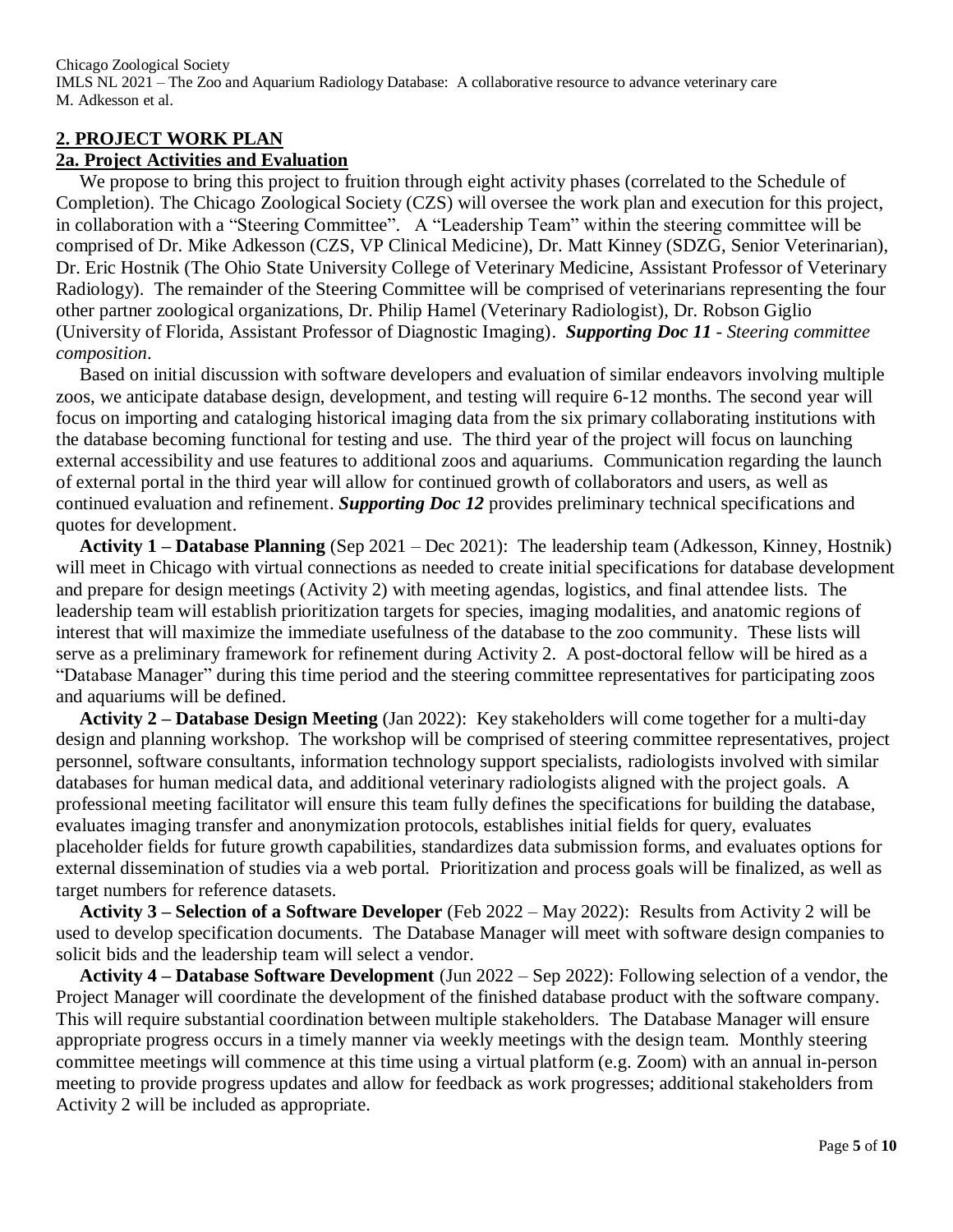**Activity 5 – Importation of DICOM Data into PACS** (Oct 2022 – Dec 2022): High level clean-up of DICOM data will be performed for each collaborating institution to create uniformity in coding of primary fields such as modality, species name, and patient identifiers. Any non-conforming studies will be manually reviewed by the Database Manager and supporting personnel to correct omissions or errors in metadata. DICOM data will then be migrated to a central PACS server and metadata will be imported into the database. Testing will be implemented to ensure that links are maintained as data is manipulated.

 **Activity 6 – Cataloging and Reference Study Selection** (Jan 2023 – Aug 2024): The Database Manager will begin filtering data to select representative reference studies by species based on parameters determined during the design meeting. For each species, a pre-determined number of representative studies (defined in Activity 2) for each parameter (e.g. patient sex, patient age class, etc.) will be identified for DR and CT/MRI. Additional coding for body region (e.g. thorax, abdomen, extremity, head), health status, and missing metadata (e.g. age, sex) will be pulled from medical records. Veterinary student assistants will aid in assessing, organizing, and coding studies under supervision. CZS already maintains an extensive veterinary education program will add two preceptorship positions each year to work specifically on this project (*Supporting Doc 13 - Veterinary student program overview and sample documents)*. The Database Manager will perform an initial review of the studies to evaluate normality based on a high-level, generalized checklist created by the project's veterinary radiologists. Once the established target number is reached for each species and parameter, assessment of similar studies will be deprioritized until initial review is completed on all species.

 Normal studies will receive final review by one of the veterinary radiologists who have committed to the project (*Supporting Doc 6*). Radiologists will focus on particular taxa to ensure uniformity and familiarity. The leadership team will coordinate with ACVR ZEWDIS to recruit additional support as needed and communicate progress. Abnormalities will be coded in the database at a basic level (e.g. organ system, pathologic grouping) to provide contextual reference as they are encountered. As an example, a CT scan may illustrate normal abdominal organs (coded "normal, abdomen"), while also containing a traumatic fracture of the skeleton (coded "abnormal, skeleton, trauma, fracture, femur").

 Following review, studies will be anonymized by erasing metadata from the DICOM file except for an encrypted, uniquely generated study identification number. Patient information stamped as an overlay on the images will be digitally redacted using software tools (e.g. PixelMed Publishing). A digital watermark identifying the ZARD as the source of the image will be added to all images.

 **Activity 7 – Web Interface Development** (Jun 2022 – Jun 2024): As a sizable dataset of reference studies becomes available in the database, the development of the web-based interface platform will commence. This portal will allow queries by species with filters for modality, body region, sex, and age class. Retrieved results will provide a link to an HTML5 DICOM viewer that enables standard functionality for image viewing (pan, zoom, rotate, flip, window level, invert, and measurement), as well as some advanced functionality for CT viewing such as Hounsfield unit measurement and multi-planar reconstruction (*Supporting Document 14 – Example HTML interface and letter of support*). A selected subset of feature studies will also be visible through a browser-based, high-performance 3D image viewing platform (*Supporting Doc 15 - Example HTML interface and letter of support*; see also *https://vizua3d.com/products*). For species where reference data is considered deficient, a flag will appear advising the user of the deficiency and encouraging the submission of reference study data. The web portal will be developed such that users can submit a form containing patient data details and DICOM files for incorporation into the database following review.

 **Activity 8 – Web Platform Promotion and Launch** (Ongoing throughout; intensive Sep 2023 – Aug 2024): The database will be promoted externally throughout development to ensure awareness within the zoological profession. As database design is determined in the first year, the Leadership Team and Database Manager will begin to deliver presentations at professional conferences to encourage study and data management standardization by other organizations to allow easy future contribution into the database. In March 2024, six additional zoos selected from those offering letters of support will begin beta testing the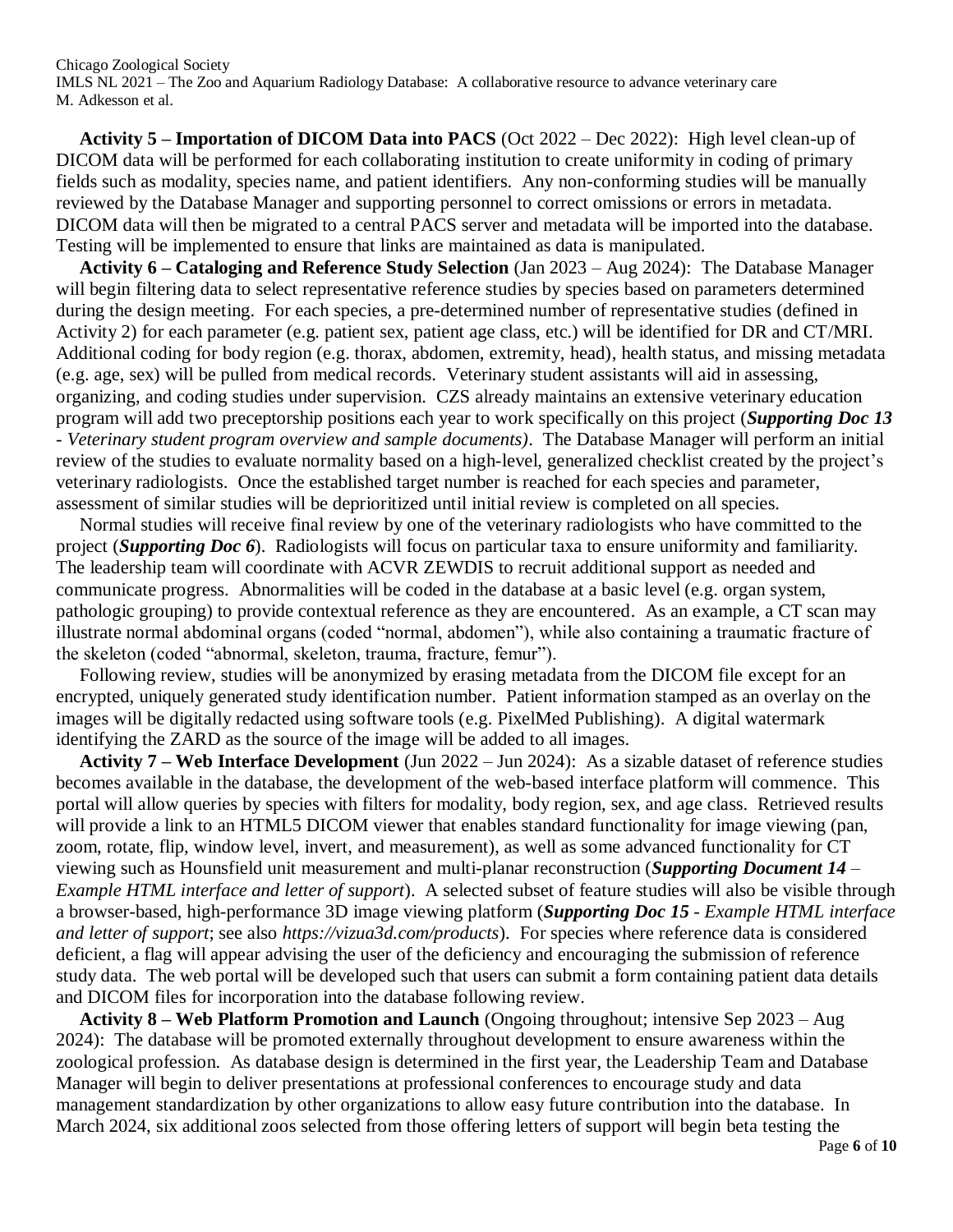database as novel users, followed by a full launch by June 2024. Project staff will further promote the database in 2024 with presentations and workshops at scientific conferences. Workshops will help drive further database growth through inclusion of new partners and focus on maximizing their ability to effectively use the database to its functionality. A second goal will be to simplify data transfer into the ZARD, by instructing participants on imaging data standards, nomenclature for data entry, metadata editing, PACS management, DICOM transfer tools, and other topics to help curate their DICOM files and PACS management.

 The end of this stage will also include a wind-down of the Database Manager's position as automated importation of new studies into the database will commences through the web platform. Veterinary radiologists will continue to review all studies prior to full release into the database.

 **Evaluation Process:** We will evaluate the success of our project through on-going formative and summative techniques, as well as qualitative and quantitative measures, that encompass feedback from all engaged parties.

 **Evaluation for Activities 1-3**: Success will be evaluated based on the development of a detailed specifications document for software design that encompasses complete data inclusions goals, end-user platform parameters, data standards, future capabilities, and technical specifications. The facilitator will assist in summarizing pre- and post-meeting assessments to ensure design goals are met. Selection of a software developer and execution of a contract will be the final outcome.

 **Evaluation for Activity 4**: The contracted software developer will be evaluated based on conformance to design specifications and timelines as outlined in reports from the Database Manager.

 **Evaluation for Activity 5**: We will carefully evaluate the number of non-conforming studies requiring manual entry on a biweekly basis. Monthly reports will be provided to the Steering Committee. Parameters established as part of the technical specifications for the software developer will establish a maximum limit for non-conforming data. Excess studies beyond this threshold will prompt revision of software algorithms to increase efficiency of transfers.

 **Evaluation for Activity 6**: The number of species and representative studies included in the final database as normal reference studies will serve as an evaluation metric. Quantitative analysis will be performed on biweekly basis to evaluate progress and conformance to the overall project timeline.

 **Evaluation for Activities 7-8**: A successful outcome will be a web-based platform ready for beta testing by at least six additional institutions by March of 2024 that includes cataloged reference images for 95-100% of the highest priority species defined during Activity 1 and 2. Website analytics (visits, pages per session, session duration, click-through rate, returning user rates, event tracking) will help refine the ZARD website in the first three months after public launch, as well as metrics on database use, studies viewed, and studies contributed.

 **End of Grant Evaluation**: Following completion of Year 3, we will submit a final narrative report to IMLS that documents the success of the grant. We will provide quantitative figures on the studies included in the final database, audience reach, and ZARD target audience use. Through targeted surveys, workshop and presentation evaluations, and web platform requests for feedback, we will also gather qualitative information on project success. Utilizing both qualitative and quantitative measures we aim to illustrate the impact of the database on zoo animal health and the resulting positive change related to collection stewardship and sustainability.

## **2b. Risks to Project and How They Will Be Mitigated**

The quantity of data in terms of the number of the studies included in the initial project scope is large. The quality of studies is also variable, as older studies contain less diagnostic information due to inferior imaging equipment that offered poor resolution and detail. Both considerations pose some risk to the successful execution on the proposed timeline, but will be mitigated by careful data management and prioritization. Automated scripts in the initial data migration process will code studies such that the best studies by species are reviewed first. Prioritization will be placed on species prone to medical concerns, those with little available reference material, and those with high conservation and institutional value. A layered taxonomically oriented approach will also be superimposed, such that taxa for which there are few representative species will be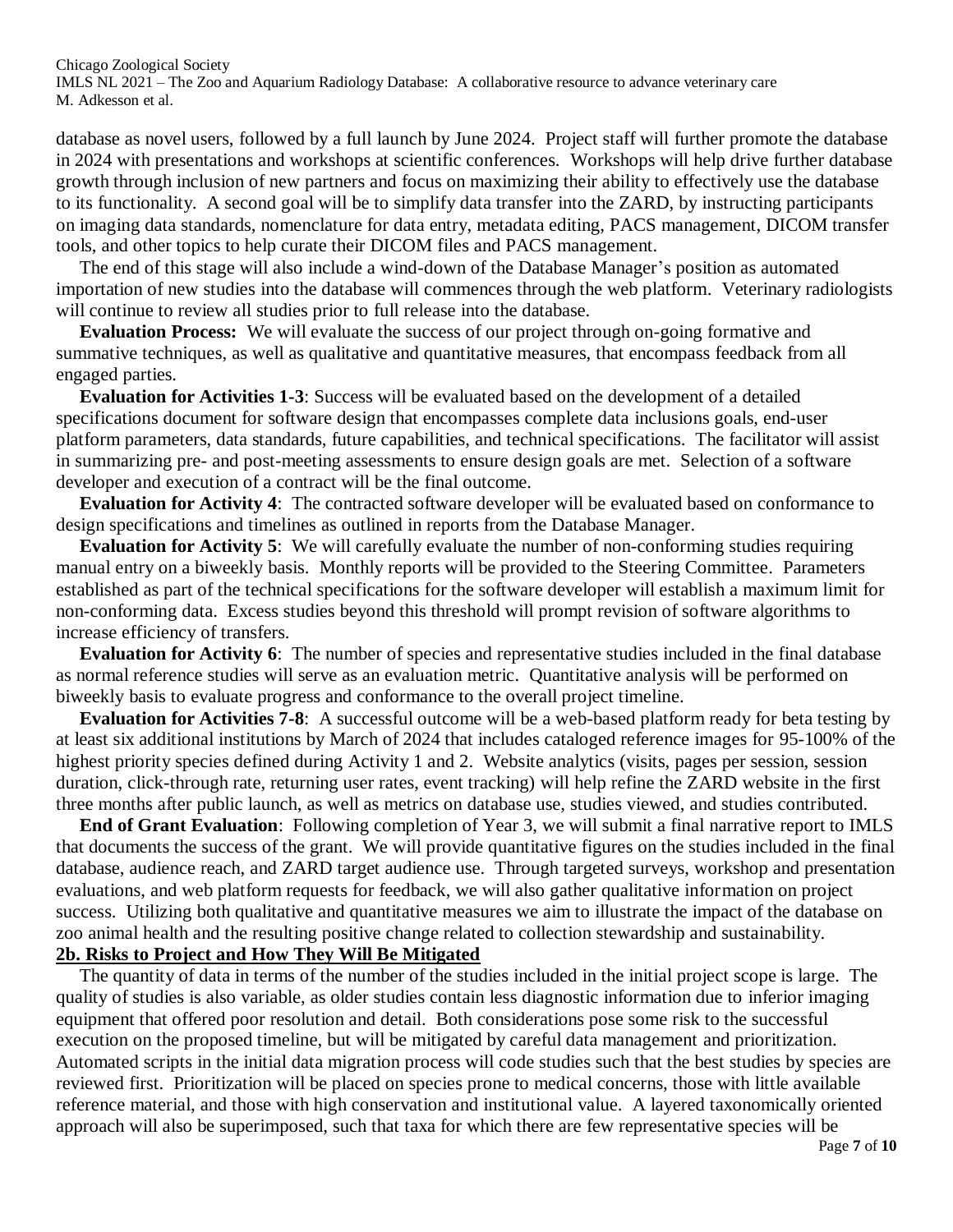prioritized over species for which there is abundant reference material from closely related species (e.g. aardvarks will be emphasized over zebras, given the similarities between zebras and horses). Appropriate classification of studies as normal (healthy) versus abnormal is another risk, but this risk is mitigated by the involvement of the multiple radiologists in support of this project.

 By involving multiple parties in the stakeholder workshops at the beginning of the project timeline, we will mitigate technology and staffing risks. Having all key parties involved with specification development and testing will ensure that problems are quickly identified and remedied. The database manager will oversee the process closely, as well as execute data entry, but will be supported by a strong and engaged leadership team that is able to allocate time resources as needed to ensure the success of the project.

 Through careful planning, we will aim to minimize any software and interface development delays. Unexpected issues and considerations will undoubtedly arise and contingency funding and time has been included to address these as they arise. These delays will have minimal impact on cataloging of data and selection of reference studies for the database, allowing project work to progress as problems are mitigated.

#### **2c. Personnel for Project Planning, Implementation, and Management**

 Michael Adkesson, DVM, Dipl. ACZM, ECZM, Vice President of Clinical Medicine, will be the Project Director and will provide oversight at 12.5% of his time. A full-time Database Manager will be hired to coordinate database and web platform development, provide data quality analysis and communication, catalog studies, and maintain the project website. John Pauley, Hospital Operations Manager, will oversee CZS PACS server management and daily operations of the CZS radiology consulting service at 10% of his time. He will be assisted by Bethany Micheletti, Hospital Administrative Assistant, at 15% of her time. F. William Zeigler, Senior Vice President, Animal Collections & Care, will ensure CZS time and resource allocation for successful project completion at 2.5% of his time. Serving as paid consultants will be Eric Hostnik, DVM, MS, Dipl. ACVR, ACVR-EDI, and PJ Hamel, DVM, MPH, Dipl. ACVR, both of whom will serve on the leadership team and will provide radiology consulting. Matt Kinney, DVM, Dipl. ACZM will volunteer his time on the leadership team. Finally, veterinary students in CZS internship programs will assist with imaging study assessments and cataloging.

#### **2d. How Partners Will Be Engaged**

CZS is recognized for its development of collaborative programs involving multiple zoological institutions and external partners. Past IMLS grants illustrate our ability to develop collaborative engagement of partners, including MG-30-17-0006-17, MG-30-15-0046-15, and LG-26-10-0057-10. In addition, this project will capitalize on methods effectively developed by the highly successful Great Ape Heart Project (GAHP) to engage multiple zoological partners and stakeholders to build project momentum. The GAHP used IMLS support (awards LG-26-12-0526-12 and MG-30-15-0035-15) to build a sustainable, collaborative database developed from medical information collated from multiple zoological organizations. We will engage GAHP leadership for advice on this project, which they fully support (*Supporting Doc 16 - GAHP letter of support*).

 Key stakeholders and partners will be engaged from the onset with the database design meeting and formation of the Steering Committee. Collaborating partners will receive monthly reports from the Database Manager and participate in monthly update meetings on a virtual platform, as well as an annual in person meeting. Website communications and updates will also serve to keep all parties engaged.

#### **2e. Project Timeline**

 The three-year project will begin in September 2021. Year One will involve database planning, including virtual leadership team meetings and a multi-day design and planning workshop. We will select a software developer in early 2022 and will begin database software development and monthly steering committee meetings in summer 2022. Year Two will involve importation of DICOM data into and testing of systems. Cataloging and reference study selection will begin in Year Two and continue into Year Three. The final project year will also involve web interface refinement, promotion, and launch of the web platform.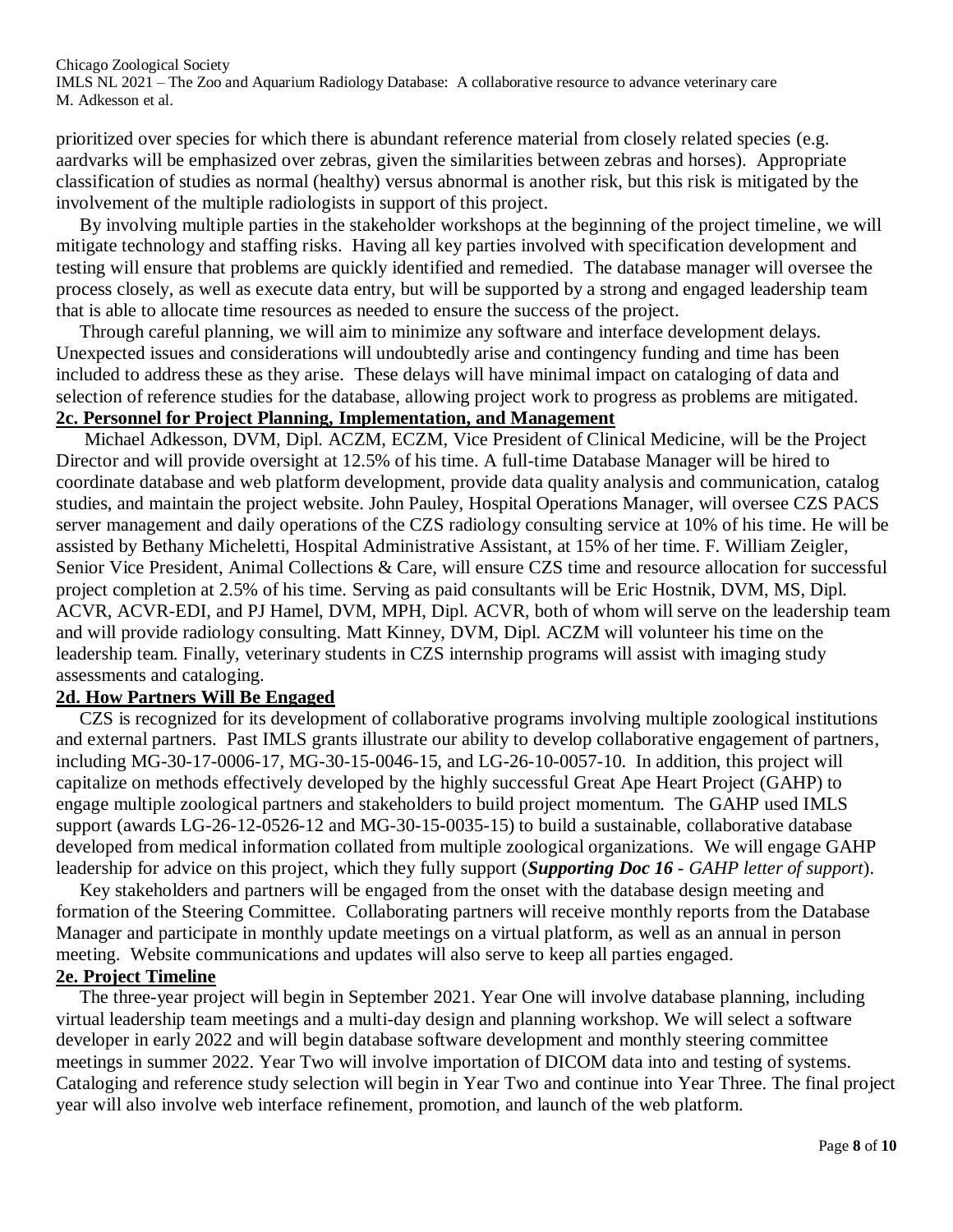We will evaluate the success of our project through on-going formative and summative techniques, as well as qualitative and quantitative measures, that encompass feedback from all engaged parties.

#### **2f. Time, Financial, Personnel, and Other Resources Needed**

 CZS is requesting a grant of \$689,419 over three years for this project. The request includes salaries and benefits for Dr. Adkesson, the Database Manager, Mr. Pauley, and Ms. Micheletti; costs for database software and web platform development; necessary hardware and equipment; a portion of radiologist fees for Dr. Hostnik and Dr. Hamel; and, promotional, training, and marketing costs. Finally, CZS has a federally negotiated indirect cost rate of 67.80% and we are requesting \$123,,406 in indirect costs during the three years. CZS will contribute salaries and benefits for Mr. Zeigler, a portion of consulting fees for Dr. Hostnik and Dr. Hamel, and the remaining \$434,391 of indirect costs as cost share.

#### **2g. Tracking Progress Toward Achieving Intended Results**

 Progress will be tracked against the overall project timeline to ensure activity target dates remain on schedule. The Project Director will meet weekly with the Database Manager. The Leadership Team will meet twice a month (virtual platform) to discuss progress, timelines, and upcoming deadlines. The Database Manager will prepare monthly reports for the Steering Committee. The outwardly facing website will also containing a 'percent complete' tracker to allow external audiences to visualize progress made in terms of species and studies within the database. The Steering Committee will meet annually in person for one day to assess and track progress. This will precede a national zoo related conference to minimize travel costs. **2h. Sharing Project Results**

#### Upon availability of funding, the project will immediately launch a website and begin promotion within the zoological profession. Twice monthly updates to the website, progress notes, links to press and media, and other related content will be publicly accessible. Following Activity 2, we will begin semi-annual updates to the membership of AZA AHC, AAZV, IAAAM, and EAZWV. Communications will provide regular updates on database development and decisions related to DICOM and PACS data standardization with a goal that other zoos adopt these standards to allow efficient future transfer of studies into the database. Through these direct member communications, we can guarantee that 100% of AZA member organizations in North American will be aware of the database and encouraged to use it and actively contribute to its future growth.

 The leadership team will also deliver professional presentations at the annual conferences for the organizations noted above to discuss the project status, design and data decisions, data standardization, and preparations for future data contributions by other institutions. These presentations will promote both the use of and contribution to the database by highlighting the database specifications and capabilities. In addition to the previously described purpose of the workshops at scientific conferences, these workshops will also be an opportunity to share more detailed information on the results of the project and solicit input on future growth directions (e.g. addition of abnormal images representing disease states, linkage to additional patient medical data, and other research initiatives).

 All images retrieved from the project will be watermarked with a source identifier attributable to the database. Requests for access to images in the database for research or publication purposes will be evaluated by the steering committee to ensure appropriateness and recognition of the database.

#### **3. PROJECT RESULTS**

#### **3a. Intended Project Results and How They Will Address Need, Problem, or Challenge Identified**

The establishment of the ZARD will fill a gap in available veterinary reference material for species maintained in zoos, aquariums, and wildlife organizations. This searchable database will launch with thousands of diagnostic imaging studies as a foundational resource to provide case-matched comparison studies that enhance veterinary care. This result will (1) improve the health and well-being of animals in zoological institutions by cultivating an imaging database that enables veterinarians to more proficiently evaluate health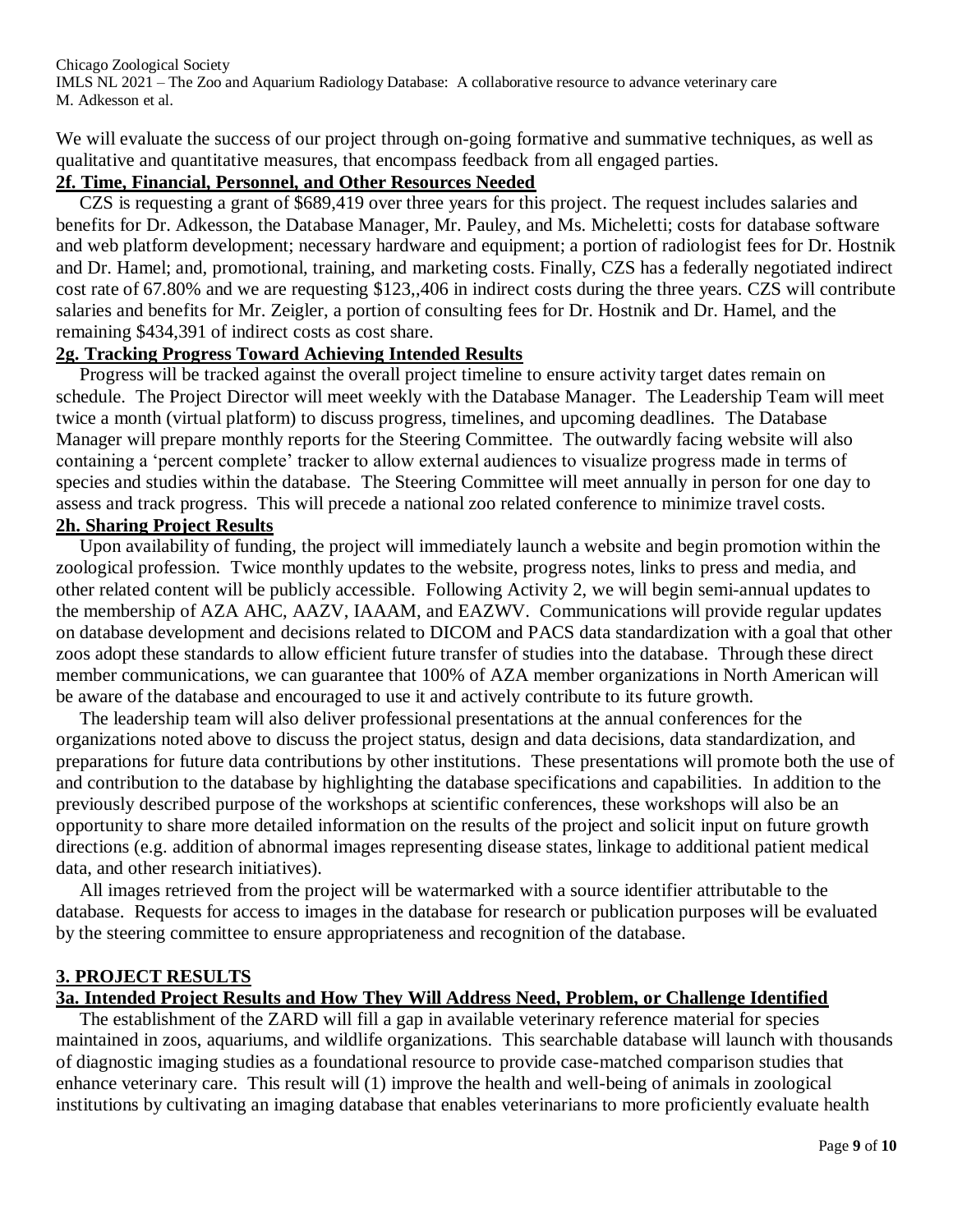and devise evidenced-based treatment plans and (2) increase scientific understanding of non-domestic animals while leveraging diagnostic images to archive detailed digital studies of animals in zoological collections.

With the highest caliber of veterinary care, zoos and aquariums are best able to provide strong stewardship of their living animal collections, thus ensuring population sustainability into the future and the ability to deliver on their missions. With a web interface, the database will be globally accessible by veterinarians to facilitate information sharing and scientific discovery. The interface will function on mobile devices, also allowing patient side use in remote locations. The dynamic nature and open contribution portal from the web platform will highlight data deficient species and encourage continued growth and refinement of reference study data. The platform also creates a platform for future expansion to include detailed evaluation of abnormal diagnostic studies that will enable research into disease, evaluation of health at population levels, and integration with medical record keeping software.

#### **3b. Changes in Knowledge, Skills, Behaviors, or Attitudes of Intended Audience**

 Equipped with easy access to reference materials, veterinarians engaged in zoological medicine will be able to more efficiently focus on diagnosis and treatment of disease, as opposed to scouring existing disconnected resources for scant reference material. This increased efficiency will enhance diagnostic accuracy and timely veterinary care. We intend for the ZARD to become the go-to reference source for diagnostic images of nondomestic animals. Veterinarians depend on ZIMS reference data for normal blood test parameters across taxa and utilize the software daily. We believe the ZARD will fill this same role for diagnostic imaging and will become an indispensable resource for clinicians on a daily basis. The database will serve a crucial role in the education of veterinary students, residents, and post-graduates as they learn to apply knowledge gained from domestic species to the other species found in zoological institutions.

#### **3c. Models, Tools, Research Findings, and/or Services Resulting from Project/Adaptations by Others and Dissemination**

 As outlined, this project will produce a globally accessible reference database. The openly accessible nature of the database to veterinarians will allow encourage broad adoption and use. Support from the AZA, AAZV, IAAAM, and EAZWV will enable promotion to 100% of veterinarians working in AZA accredited zoos in North America and a near perfect awareness internationally. Through the promotional activities previously described, we will widely promote use of the database.

#### **3d. How we will Sustain the Benefits of the Project**

 CZS is strongly committed to the excellence of its veterinary programs and leadership in the field of veterinary radiology for zoological species through its Center for the Science of Animal Care and Welfare. The CZS will continue to maintain the database in a static form following the completion of this grant by hosting the database, PACS server, and software architecture. The organization has dedicated annual capital funding from a private foundation that supports veterinary programs. Following completion of this IMLS grant to establish the database, the Steering Committee will continue to seek funding for development of additional advanced features that build upon this foundational database creation. We already have identified prospects for funding including the AZA Conservation Grants Fund, AAZV Wild Animal Health Fund, and the Morris Animal Foundation, as well as private foundation and individual donors affiliated with all of the ZARD partners. The future research potential of the database will create synergistic opportunities to expand functionality, support the database, and complete hypothesis driven research projects. Future collaborations with ZIMS and other organizations will also promote expansion and support.

 The database's design with consideration for future expansion and research will ensure collaboration and support are easily integrated. Similarly, the web-based platform provides a portal that enables easy contribution of new studies by external users, such that the database will continue to expand dynamically over time.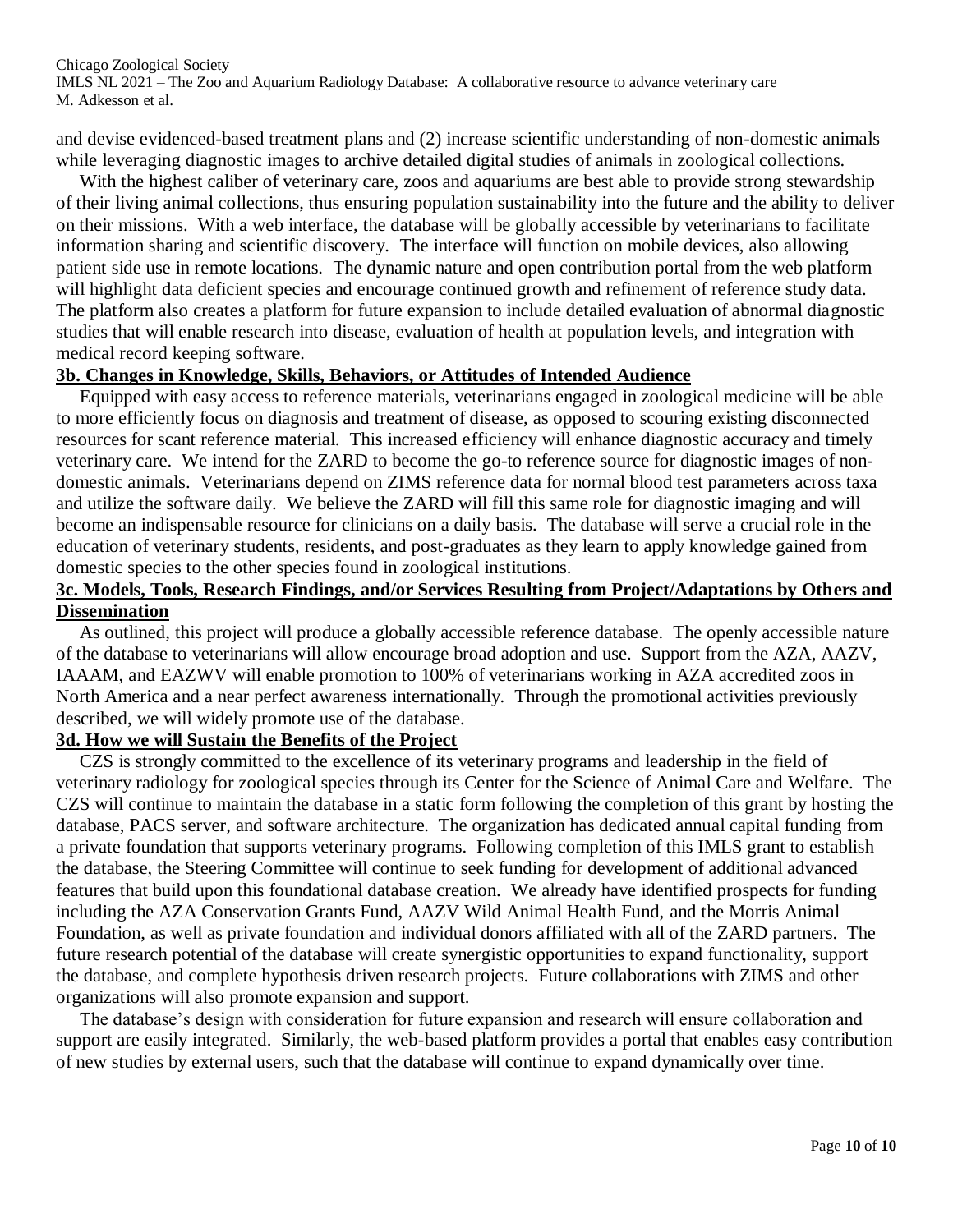## **Schedule of Completion - Year 1**

|                                                                | Year 1 (2021 - 2022) |     |            |            |     |     |     |     |     |     |                         |     |
|----------------------------------------------------------------|----------------------|-----|------------|------------|-----|-----|-----|-----|-----|-----|-------------------------|-----|
|                                                                | <b>Sep</b>           | Oct | <b>Nov</b> | <b>Dec</b> | Jan | Feb | Mar | Apr | May | Jun | Jul                     | Aug |
| <b>Activity 1:</b><br>Database Planning                        |                      |     |            |            |     |     |     |     |     |     |                         |     |
| <b>Activity 2:</b><br>Database Design Meeting                  |                      |     |            |            |     |     |     |     |     |     |                         |     |
| <b>Activity 3:</b><br>Selection of a Software Developer        |                      |     |            |            |     |     |     |     |     |     |                         |     |
| <b>Activity 4:</b><br>Software Development                     |                      |     |            |            |     |     |     |     |     |     |                         |     |
| <b>Activity 5:</b><br>Importation of DICOM Data into PACS      |                      |     |            |            |     |     |     |     |     |     |                         |     |
| <b>Activity 6:</b><br>Cataloging and Reference Study Selection |                      |     |            |            |     |     |     |     |     |     |                         |     |
| <b>Activity 7:</b><br>Web Interface Development                |                      |     |            |            |     |     |     |     |     |     |                         |     |
| <b>Activity 8:</b><br>Web Platform Promotion and Launch        |                      |     |            |            |     |     |     |     |     |     | <b>Preliminary Work</b> |     |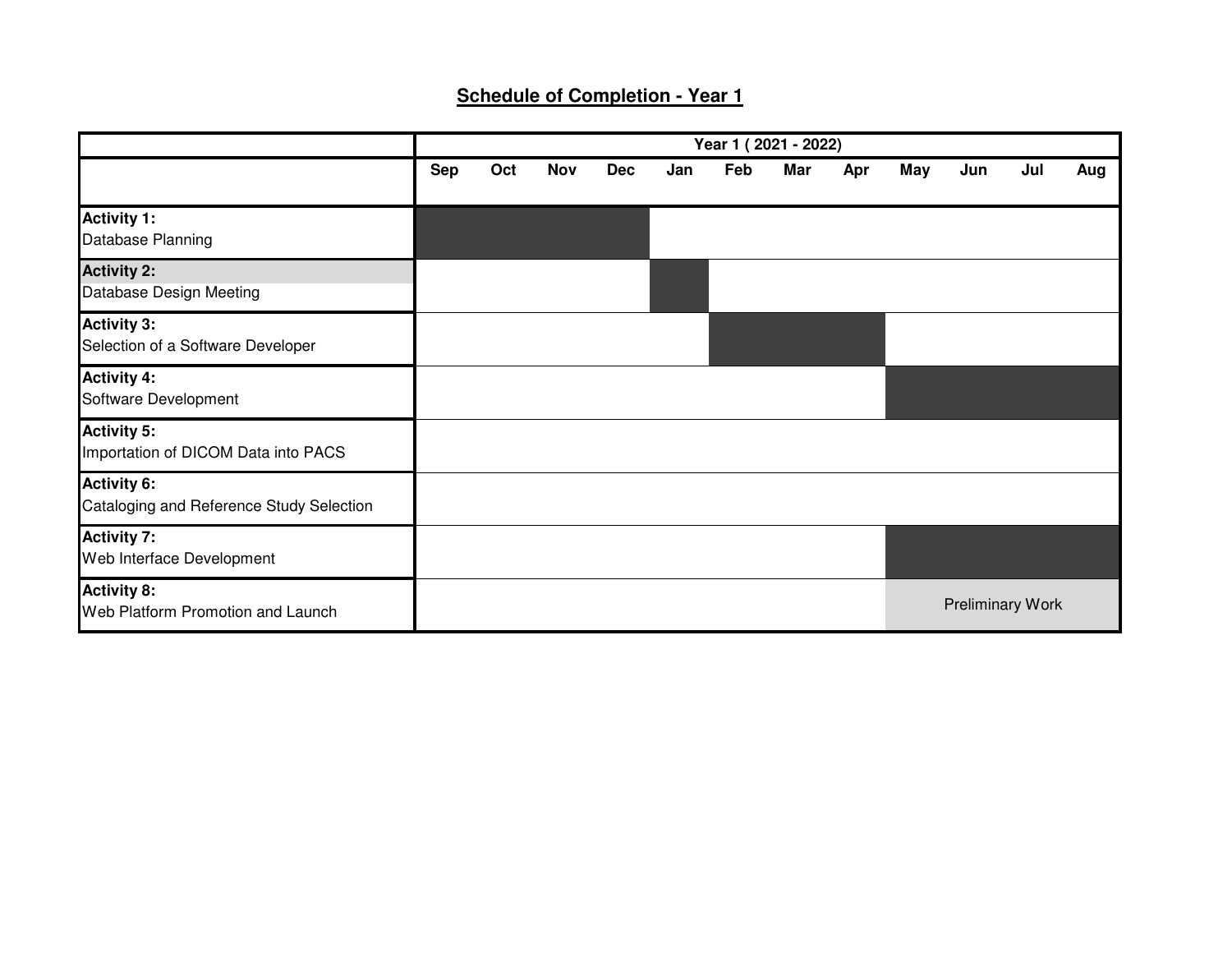## **Schedule of Completion - Year 2**

|                                                                |            | Year 2 (2022 - 2023) |            |            |     |     |                      |     |     |     |     |     |
|----------------------------------------------------------------|------------|----------------------|------------|------------|-----|-----|----------------------|-----|-----|-----|-----|-----|
|                                                                | <b>Sep</b> | Oct                  | <b>Nov</b> | <b>Dec</b> | Jan | Feb | Mar                  | Apr | May | Jun | Jul | Aug |
| <b>Activity 1:</b><br>Database Planning                        |            |                      |            |            |     |     |                      |     |     |     |     |     |
| <b>Activity 2:</b><br>Database Design Meeting                  |            |                      |            |            |     |     |                      |     |     |     |     |     |
| <b>Activity 3:</b><br>Selection of a Software Developer        |            |                      |            |            |     |     |                      |     |     |     |     |     |
| <b>Activity 4:</b><br>Software Development                     |            |                      |            |            |     |     |                      |     |     |     |     |     |
| <b>Activity 5:</b><br>Importation of DICOM Data into PACS      |            |                      |            |            |     |     |                      |     |     |     |     |     |
| <b>Activity 6:</b><br>Cataloging and Reference Study Selection |            |                      |            |            |     |     |                      |     |     |     |     |     |
| <b>Activity 7:</b><br>Web Interface Development                |            |                      |            |            |     |     |                      |     |     |     |     |     |
| <b>Activity 8:</b><br>Web Platform Promotion and Launch        |            |                      |            |            |     |     | Gradually increasing |     |     |     |     |     |